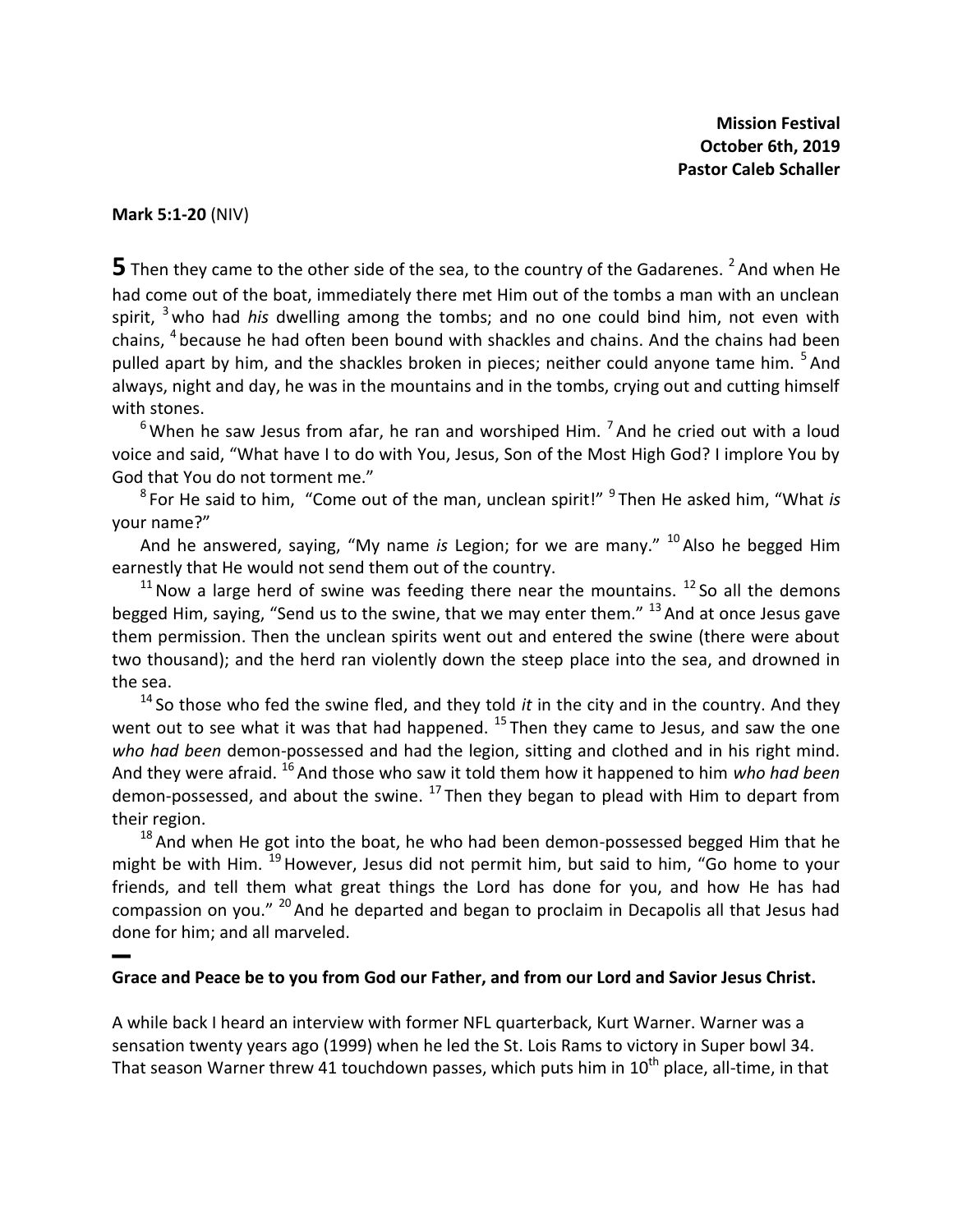category. But the really remarkable thing is, only five years before Warner had been stocking shelves at a supermarket for \$5.50 an hour.

During the interview that I heard, Warner spoke about his faith in Jesus, and how it was difficult for him to talk to the press because they rarely printed the things he said about his Savior. At one point in the interview, Warner said that if you talked with him and his wife there's a good chance you're going to hear about Jesus. That's the way he was before the NFL and it's the way he is now.

Apparently, Warner recognizes that his success was a gift from God. And he also recognizes that his football gifts are secondary to the gift of eternal life through Jesus Christ.

In our reading for today, we read about another man who was given a gift by God. A much greater gift than football stardom.

▬

▬

I would guess most of us don't have any experience with demon possession. And because of this fact, we may have a hard time putting ourselves in this man's place.

What was it like to be under the control of a demon, or in this case a number of demons? Was the demon possessed man conscious of the things he was doing? Did he hear voices in his head? Were they quiet at times, getting his hopes up that they had left? We don't know.

▬ We DO know that the man in our text was no longer acting like a man. We learn from the parallel account in Luke that he had stopped wearing clothing. He no longer lived in a house. He lived in tombs that were cut into the sandstone hills away from town.

Take that in for a moment. The demons had driven this man to live in burial caves—with the dead. It's not hard to see why people feared him. (**Luke 8:26-39**)

Apparently some had tried to restrain him with chains and shackles, but he had broken these.

How hopeless he must have felt. He no longer had any control of himself and he couldn't do a thing about it. This wasn't a sin that could be avoided or fought. Positive thinking couldn't push the demons out. There wasn't a self-help book or a group that met every day that could help this man solve his problem. The demons that sat in the driver's seat of his body were real. And they weren't planning to leave. Perhaps the man had simply given up.

It appears that his family and friends had given up. Perhaps they were the ones who had chained him up. They probably wanted to stop himself from cutting himself, or hurting others. But they failed. And even if they had succeeded, what a horrible life that would have been, living as a chained up home for demons.

**But then one day, a Man came who had power.** A Man who the demons HATED, but who they FEARED even more. The God-Man Jesus Christ came to visit, and to set the man free. Doing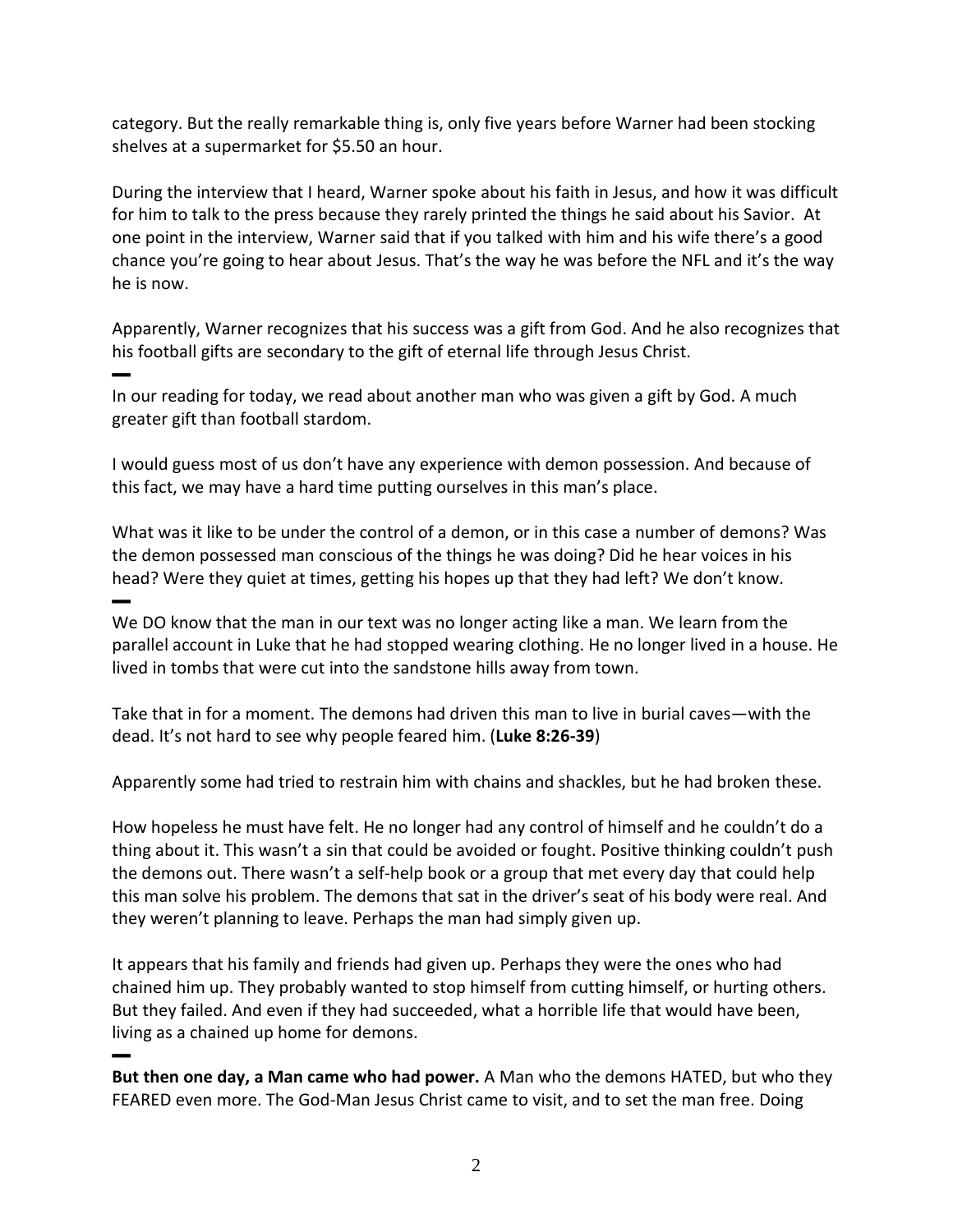what no one else could do, Jesus cast the demons out. And in doing so, Jesus gave this man his life back.

He had been powerless to save himself. His family and friends had failed him. The whole world had given up on him—but God had not. God knew who he was, knew how he needed saving. And when no one else could help—God could, and did.

▬ And so it shouldn't surprise us that the man wanted to go back with Jesus. How he must have loved Jesus! Oh, how thankful he must have been!! Of course he wanted to go with Jesus!!! Where else would he want to be, Jesus had words of powerful healing. And more than that, Jesus had the words of eternal life.

But next comes something that surprises us. **Jesus sends him AWAY.** What!? Why would Jesus send the man AWAY instead of letting him come along?

**We know the answer.** The man wouldn't be going home with Jesus, but Jesus would be going home with the man—in his heart. The man had been changed. With his word Jesus had cast the demons out, and his word Jesus changed this man's heart.

Jesus healed the demon possessed man **physically and spiritually**, and He has done the same for us. Through the word of God we know that Jesus is our Savior. We know that He lived a perfect life, when we couldn't. We know that this sacrifice in our place makes us right with God. We know that because of the Him, our sins are completely forgiven. And we are confident that Jesus has prepared a place for us, in heaven.

The demon possessed man loved Jesus because of what Jesus had done for him. We love Jesus because of what Jesus has done for us. And we want to be with Him—in heaven!

But, like the demon possessed man, we have not been allowed to come along, just yet. Like the demon possessed man, we have been given an assignment.

When the man pleaded to go with Jesus in the boat, Jesus told him,

▬

"Go home to your friends, and tell them what great things the Lord has done for you, and how He has had compassion on you." (v19)

The assignment Jesus gave the man is the same assignment He has given us. And it's simple.

**First,** the man was to go home. There he would see his family and friends. They would see him. To his family and friends, this wasn't, "the demon possessed man," he had a name. Maybe he had brothers, or sisters, or parents waiting at home. Maybe he had a wife, and children. The Bible doesn't tell us.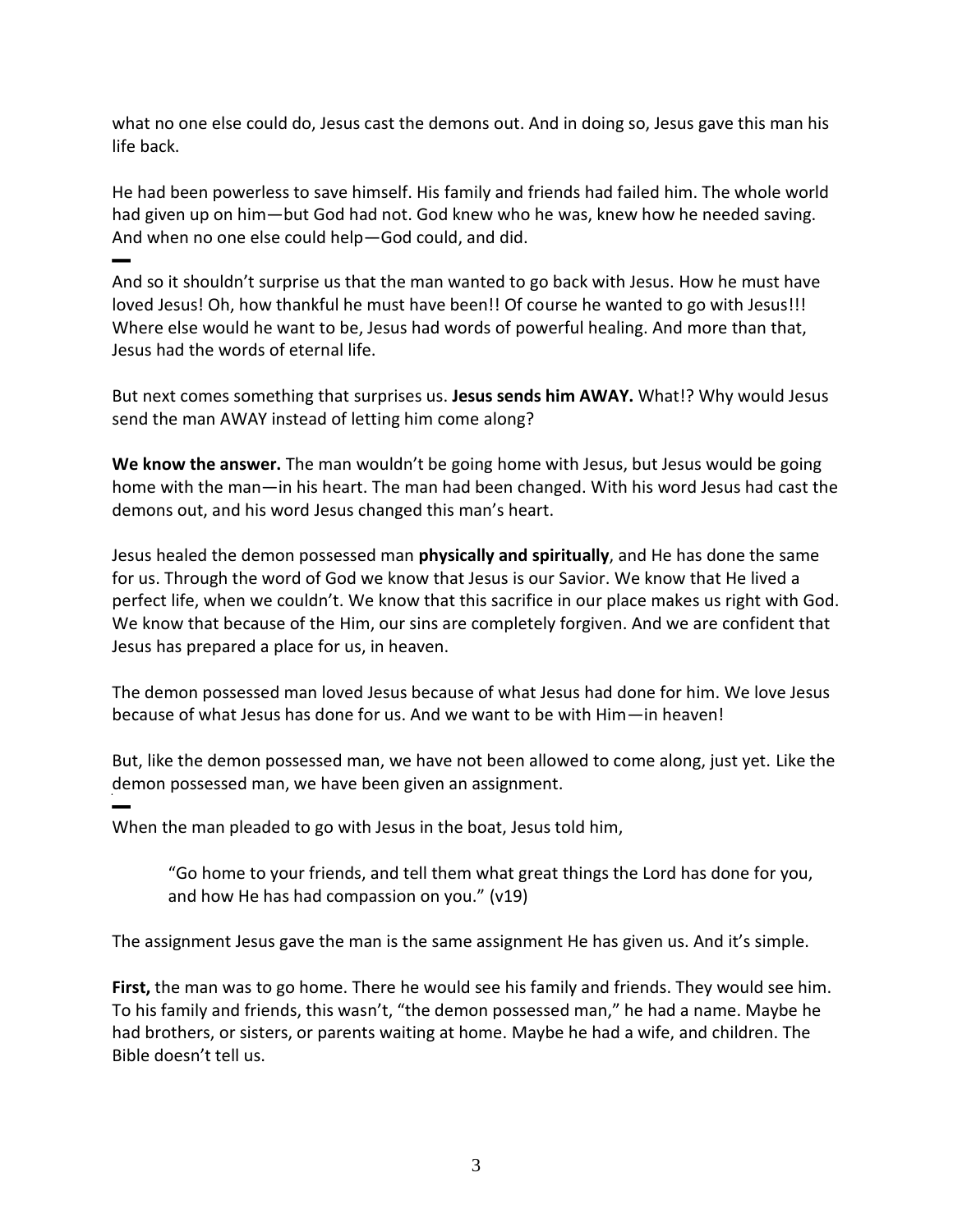Whatever family or friends he had, imagine the emotions they must have felt seeing him from a distance. It have filled them with fear at first. But soon that fear softened to reluctance as the man reassured them that he had been healed! That the demons were gone! Jesus of Nazareth had cast them out. What joy and amazement must have filled their hearts when they saw it was true.

▬ **It wasn't hard for the man to tell his family and friends about what God had done for him.** God had changed his life. God had saved him in every way a person can be saved. And God had done it through a man named Jesus. A story like that wasn't hard to tell, it begged to be told!

**And this is what Jesus told him to do.** He wasn't sent to convert the world, just to tell the people. Which people? The ones **where he was**. This was his mission, and it is ours too.

When we hear "mission work", perhaps we think of knocking on doors or traveling to far away. And it's true, these things can be part of mission work. But mission work in its simplest form is just speaking God's Word, and living out His will. When we do this, we don't have to knock on our neighbor's doors. When our lives spill over with God's Word, and our actions are in line with God's will, then Jesus does the knocking. He knocks on the doors of people's hearts. And when we tell people that their sins have been forgiven because of Jesus, the Holy Spirit opens those heart doors.

▬ **Just like the man who had been possessed, our mission work must start at home.** In order for God's Word to fill our lives, He must be part of our day. In order to be successful in our mission work, our relationship with God must be a relationship, not a cold religion, but a daily part of our lives. The most important part. What God tells us must be the foundation of all our thinking. Then our work for God will simply be an extension of our love for Him. ▬

The man Jesus healed was not sent to preach a complicated message. Tell the story of what God did for you. He wasn't in charge of converting people. He couldn't make people believe any more than we can. The Holy Spirit is the one who is in charge of softening hard hearts and creating faith.

But we often get our job mixed up with the Holy Spirit's job, don't we. We want to see the results of our telling the good news. And if we don't see results right away we get frustrated and we give up. We need to remember, the power isn't in us, it's in the message. And we need to remember that the Holy Spirit works on His own time-table, not ours. We may never get to see the result of our mission work.

▬

When the formerly demon-possessed man went out and proclaimed what Jesus had done for him we are told "all marveled." This amazement probably wasn't faith in every case. But a foundation was being laid for the preaching of the Apostles. They would come to this region a year or two later. No doubt they found a number of people who had already been impressed by the living testimony of this man.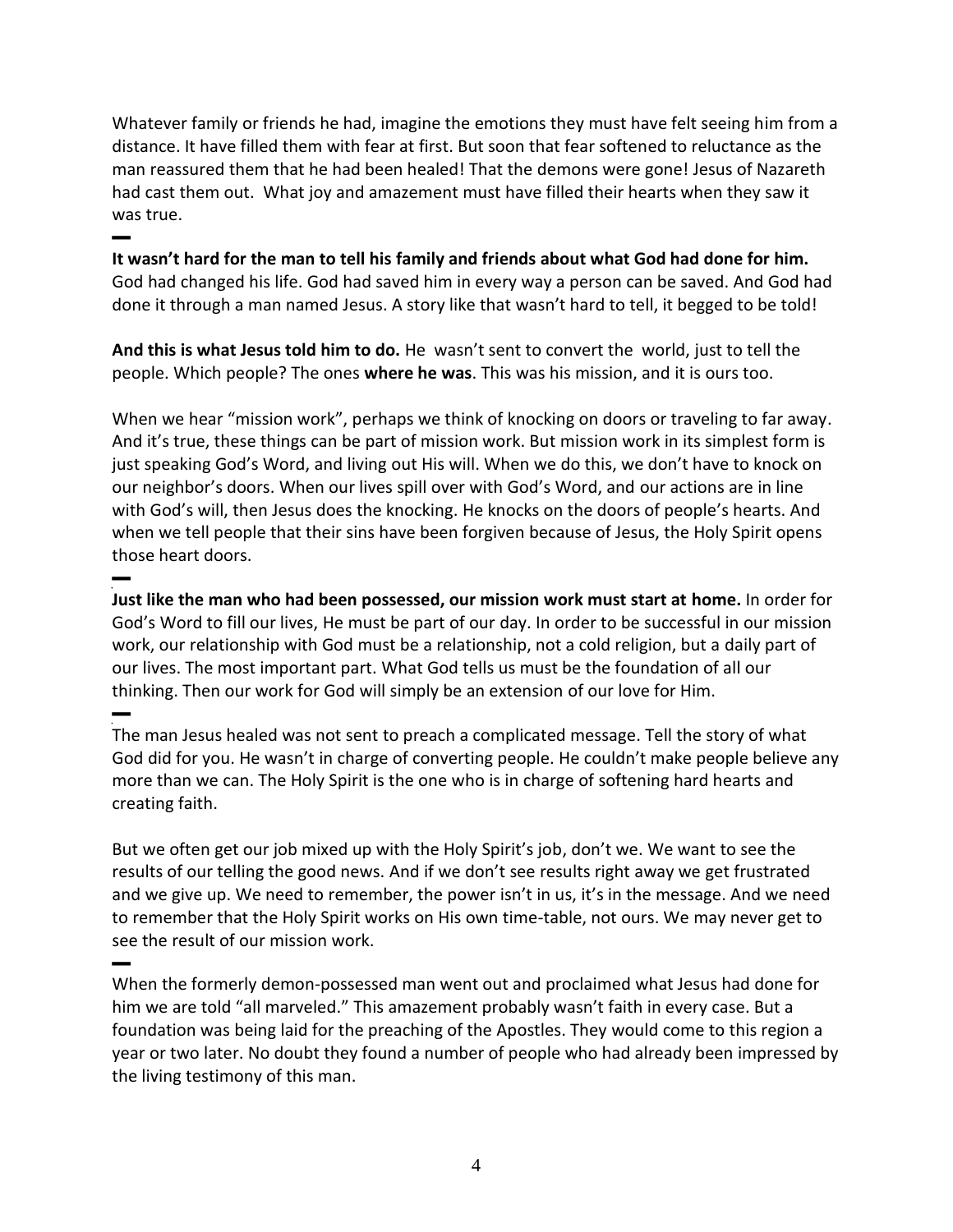Those effected by this man's story were not affected because of his great talent for speaking. He didn't have seminary training, and he didn't need it. Because ya' don't need seminary training, or speech 101 to effectively proclaim the message of the cross.

A child can tell you, "Jesus loves me this I know, for the Bible tells me so. Little ones to Him belong, they are weak but He is strong." A kindergartner can tell you, "Jesus died on the cross for my sins. And he died for yours too."

▬ So, the formerly demon possessed man was told (1) what to say, and (2) where to say it, but WHEN was he to tell this story? That's the one thing that Jesus didn't tell the man. So when DID the man speak? Verse 20 says,

"And he departed and began to proclaim in Decapolis all that Jesus had done for him; and all marveled." (v20)

We aren't told that he began to tell his FAMILY. We aren't told that he began to tell his HOME TOWN. We are told that he began to proclaim in DECAPOLIS all that Jesus had done for him. Decapolis was a ten-city district east of Galilee.

It seems that no matter where this man went, he shared the message of God's gift to him. He was a walking testimony to the love and mercy of Jesus Christ—to the love and mercy of God. ▬

**But really aren't we all?** We've been touched by God. Our sins have been forgiven through Jesus' life, death, and resurrection. We have been made children of God. Sinners made Saints. The un-forgivable, forgiven.

We aren't walking testimonies because an unclean spirit has been cast out of us. Instead we are walking testimonies because God's Holy Spirit, has come into us. Through the Word of God the Spirit has created faith, and sustains that faith to this day.

Faith created in a sinner's heart is just as amazing as demons cast out of a man. In fact, the message that creates this faith is more amazing. The love of God was so great that He sent his Only begotten Son to die for us? **"He is the atoning sacrifice for our sins, and not only for ours, but also for the sins of the whole world."** (**1 John 2:2**) ▬

## We have a message to proclaim. Each of us in our corner of the world. Each of us in our own way. Our proclaiming of the gospel may starts with a kind word to a person who has been ridiculed, or an act of generosity—there are countless ways to begin. But our ultimate goal is to tell the story of sins forgiven through Jesus Christ.

We may even get to see the results of the Holy Spirit's work from time to time. We may get to see the light in the eyes of a child who finally understands as we teach Sunday school. We may get to see tears in the eyes of an adult who has heard the message of God's forgiveness for the first time.

▬